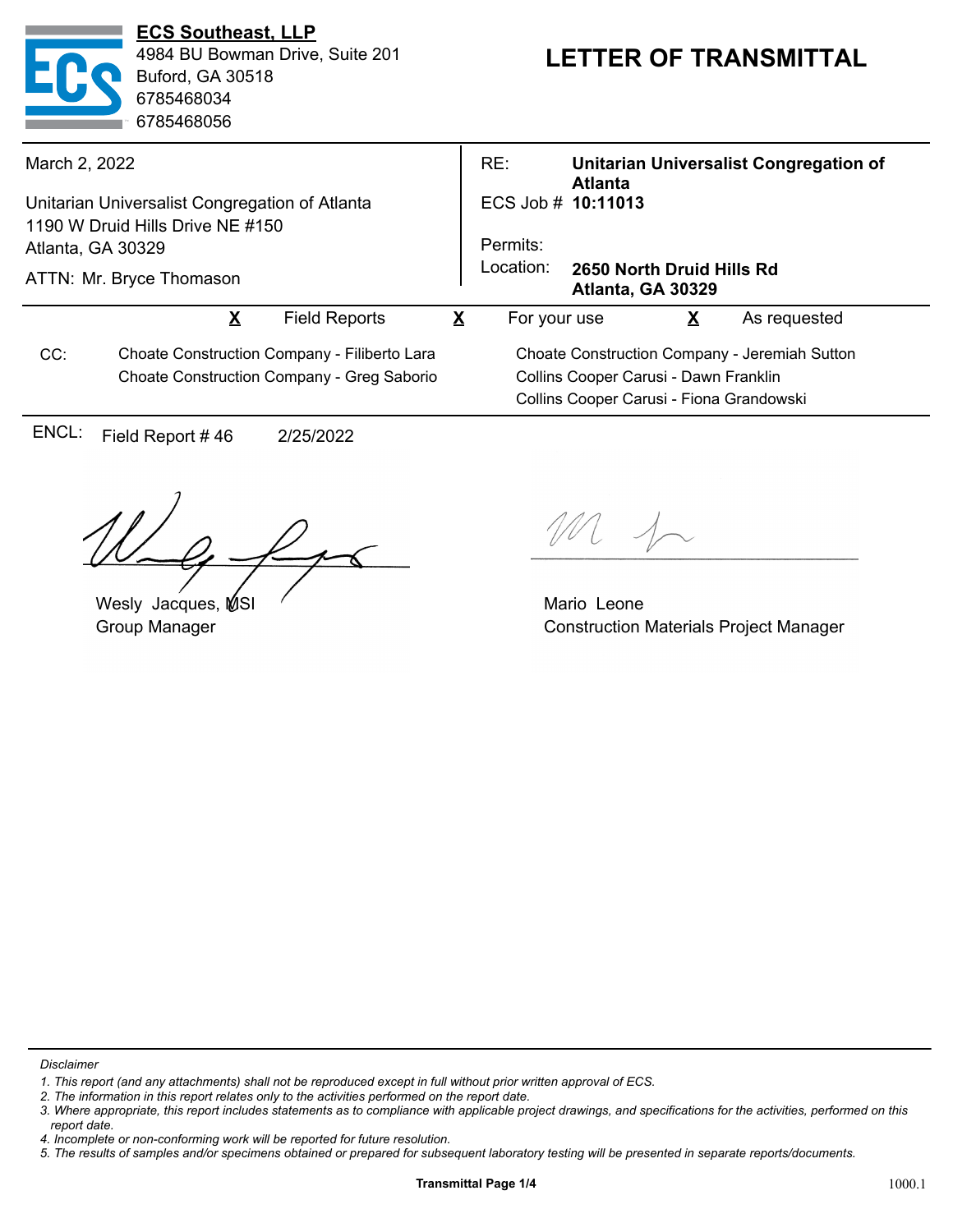|                                   | Buford, GA 30518                                                     | <b>ECS Southeast, LLP</b><br>4984 BU Bowman Drive, Suite 201<br>(678) 546-8034 [Phone]<br>(678) 546-8056 [Fax] |                                                  | Project No.<br>Report No.    | <b>FIELD REPORT</b><br>10:11013<br>46   |                     |
|-----------------------------------|----------------------------------------------------------------------|----------------------------------------------------------------------------------------------------------------|--------------------------------------------------|------------------------------|-----------------------------------------|---------------------|
| Project                           |                                                                      | Unitarian Universalist Congregation of Atlanta                                                                 |                                                  | Day & Date<br>Weather        | Friday 2/25/2022<br>60 $\degree$ / Rain |                     |
| Location<br>Atlanta, GA           |                                                                      |                                                                                                                |                                                  | On-Site Time                 | 0.75                                    |                     |
| Client<br>Contractor              | Unitarian Universalist Congregation of Atlanta<br><b>None Listed</b> |                                                                                                                | Lab Time<br>Travel Time*<br>Total<br>Re Obs Time | 0.25<br>0.75<br>1.75<br>0.00 |                                         |                     |
| Remarks                           |                                                                      |                                                                                                                |                                                  |                              |                                         |                     |
| Trip Charges*<br>Chargeable Items | 30.00                                                                | Tolls/Parking*                                                                                                 | Mileage*                                         | Time of                      | Arrival<br>9:15A                        | Departure<br>10:00A |

\* Travel time and mileage will be billed in accordance with the contract.

**Summary of Services Performed (field test data, locations, elevations & depths are estimates) & Individuals Contacted.**

The undersigned arrived on site, as requested, to observe BMP's and to perform a weekly/post-rainfall NPDES inspection.

Please see the attached Report for details.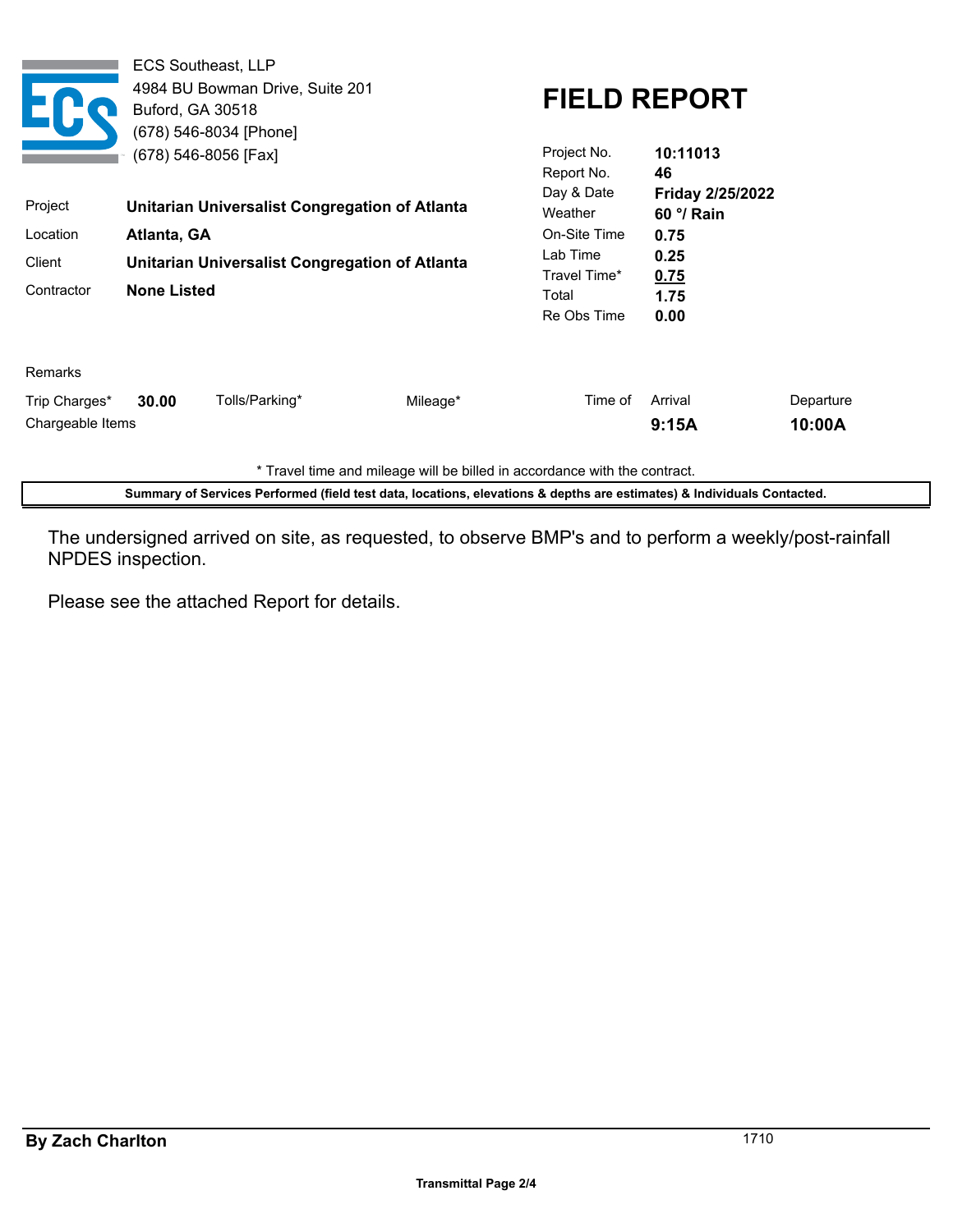## **NPDES SITE INSPECTION REPORT**



# **ECS SOUTHEAST, LLP**

4984 B U Bowman Dr #201 Buford, GA 30518

| <b>General Information</b>                                                                         |                                                |                         |  |  |  |  |
|----------------------------------------------------------------------------------------------------|------------------------------------------------|-------------------------|--|--|--|--|
| <b>Project Name</b>                                                                                | Unitarian Universalist Congregation of Atlanta |                         |  |  |  |  |
| <b>Client Name</b>                                                                                 | Unitarian Universalist Congregation of Atlanta |                         |  |  |  |  |
| Project No.                                                                                        | 11013                                          | <b>Work Order No.</b>   |  |  |  |  |
| <b>Date of Inspection</b>                                                                          | 02/25/2022                                     | <b>Report No.</b>       |  |  |  |  |
| <b>Inspector's Name(s)</b>                                                                         | <b>Zach Charlton</b>                           |                         |  |  |  |  |
| <b>Type of Inspection</b>                                                                          |                                                |                         |  |  |  |  |
| <b>■Weekly</b><br>Daily                                                                            | $\Box$ During storm event                      | $\Box$ Post-storm event |  |  |  |  |
| <b>Weather Information</b>                                                                         |                                                |                         |  |  |  |  |
| Has rained since the last inspection?<br>$\blacksquare$ Yes<br>$\Box$ No                           |                                                |                         |  |  |  |  |
| If yes, provide:<br><b>Storm Start Date:</b><br>Approximate Rainfall(in):<br>.<br>02/21/2022<br>.9 |                                                |                         |  |  |  |  |
| Weather at time of this inspection?<br><b>ICloudv</b>                                              |                                                |                         |  |  |  |  |

|                | <b>BMP/Activity</b>                                                                                                                                               | Implemented?                         | <b>Maintenence</b><br><b>Required?</b> | <b>Corrective Action Needed and Notes</b> |
|----------------|-------------------------------------------------------------------------------------------------------------------------------------------------------------------|--------------------------------------|----------------------------------------|-------------------------------------------|
| $\mathbf{1}$   | Are all disturbed areas<br>not actively being worked<br>properly stabilized or<br>protected?                                                                      | $\blacksquare$ Yes $\Box$ No         | $\Box$ Yes $\Box$ No                   |                                           |
| 2              | Are natural resource areas $\sqrt{\blacksquare}$ Yes $\Box$ No<br>(e.g., streams, wetlands,<br>mature trees, etc.)<br>protected with barriers or<br>similar BMPs? |                                      | $\Box$ Yes $\Box$ No                   |                                           |
| 3              | Are perimeter controls<br>and sediment barriers<br>adequately installed and<br>maintained?                                                                        | $\blacksquare$ Yes $\blacksquare$ No | $\Box$ Yes $\Box$ No                   |                                           |
| $\overline{4}$ | Are storm drain inlets<br>properly protected?                                                                                                                     | $\blacksquare$ Yes $\blacksquare$ No | $\Box$ Yes $\Box$ No                   |                                           |
| 5              | Is there evidence of<br>sediment being tracked<br>into the street?                                                                                                | $\Box$ Yes $\Box$ No                 | $\Box$ Yes $\Box$ No                   |                                           |